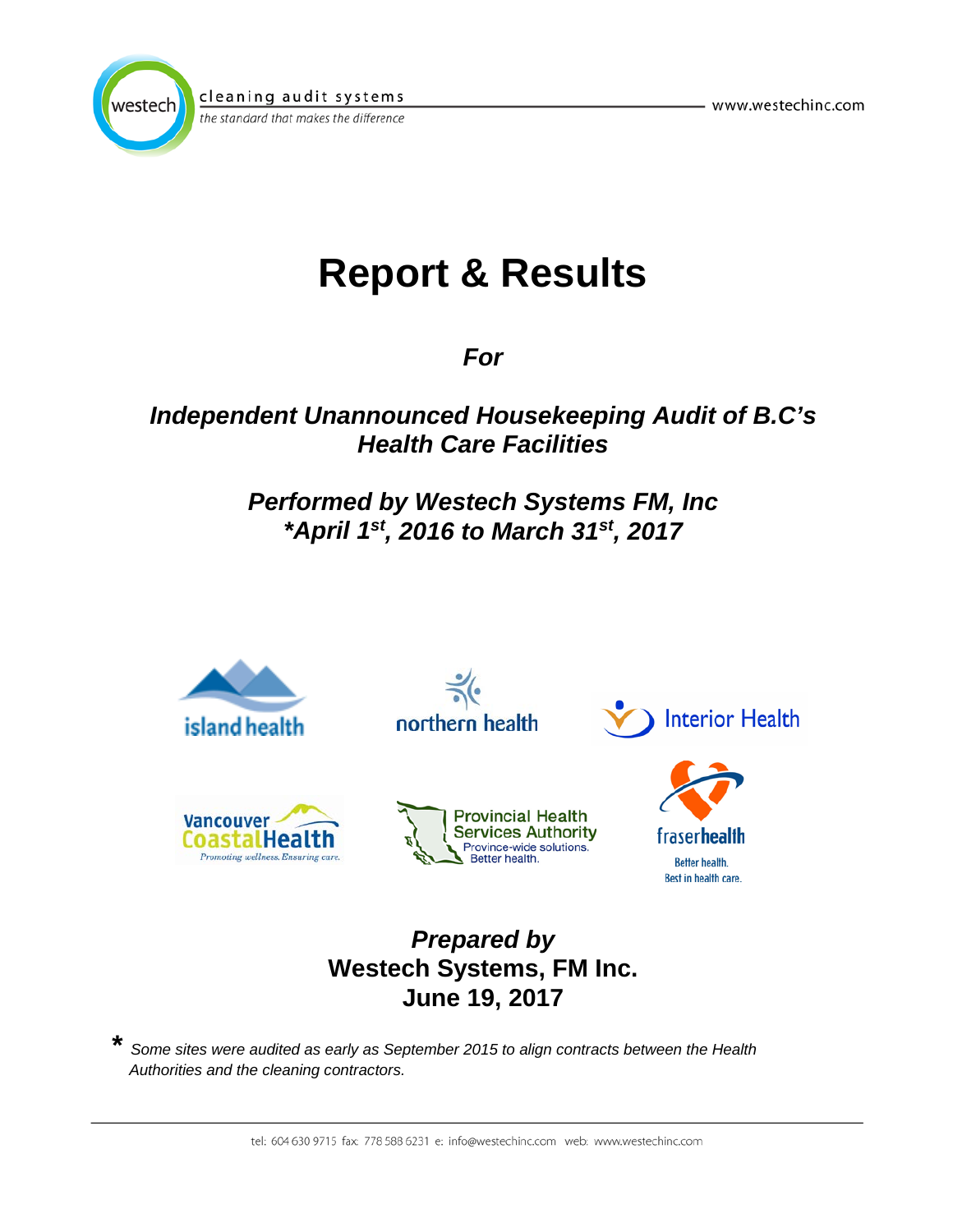

the standard that makes the difference

June 19, 2017

Westech Systems FM Inc. is pleased to submit the following report of the independent housekeeping audit process and results of the B.C. Health Authorities.

Westech Systems FM Inc. is a British Columbia owned and operated company that has focused primarily on providing cleaning\housekeeping auditing services and housekeeping management software solutions for hospitals and other facilities in North America for over two decades. For this most recent independent audit we have built upon the experience gained in performing the audits carried out annually in BC from 2005 through to today. Specifically, clarity changes made to the process have further improved the consistency in which the audits are performed. We have continued to base the methodology on extensive research relating to auditing best practices used in the U.K, Australia, the U.S., and Canada.

Westech conducted independent audits at the Fraser, Interior, Provincial, Vancouver Coastal, Northern and Island Health Authorities in British Columbia. The majority of these sites audited were audited between April 1<sup>st</sup>, 2016 and March 31<sup>st</sup>, 2017. In order to align contracts between the Health Authorities and the cleaning contractors some sites were audited within a different date range. Specifically, with some sites the auditing began as early as September 2015. No sites were audited after March  $31<sup>st</sup>$ , 2017. We audited a statistically representative sample size of all the rooms of the health authority owned and operated health care facilities in each of these aforementioned health authorities in four risk categories. All audits were unannounced.

The overall score for a room or area is based on up to 19 inspection elements that have different weights associated with them, depending on the risk category. The overall percentage score for a facility is based on the average score for all rooms audited in that facility. The overall percentage score for a health authority is based on the average of all the facilities audited within that health authority.

Using an established industry benchmark of 85%, all of the participating health authorities (based on an overall average) exceed this target. However, some individual sites did fall below the targeted level of 85%.

Westech performed the recently completed audits with a focus on consistency, and objectivity and will stand behind the results in this report and future audits that we perform. We are also committed to staying abreast of best practices around the world by undertaking research on an ongoing basis. In short, our goal is to provide an independent audit process that assists the Health Authorities in improving the cleanliness of hospitals across B.C. Sincerely,

#### **WESTECH SYSTEMS FM, INC.**

**Dean Waisman, President**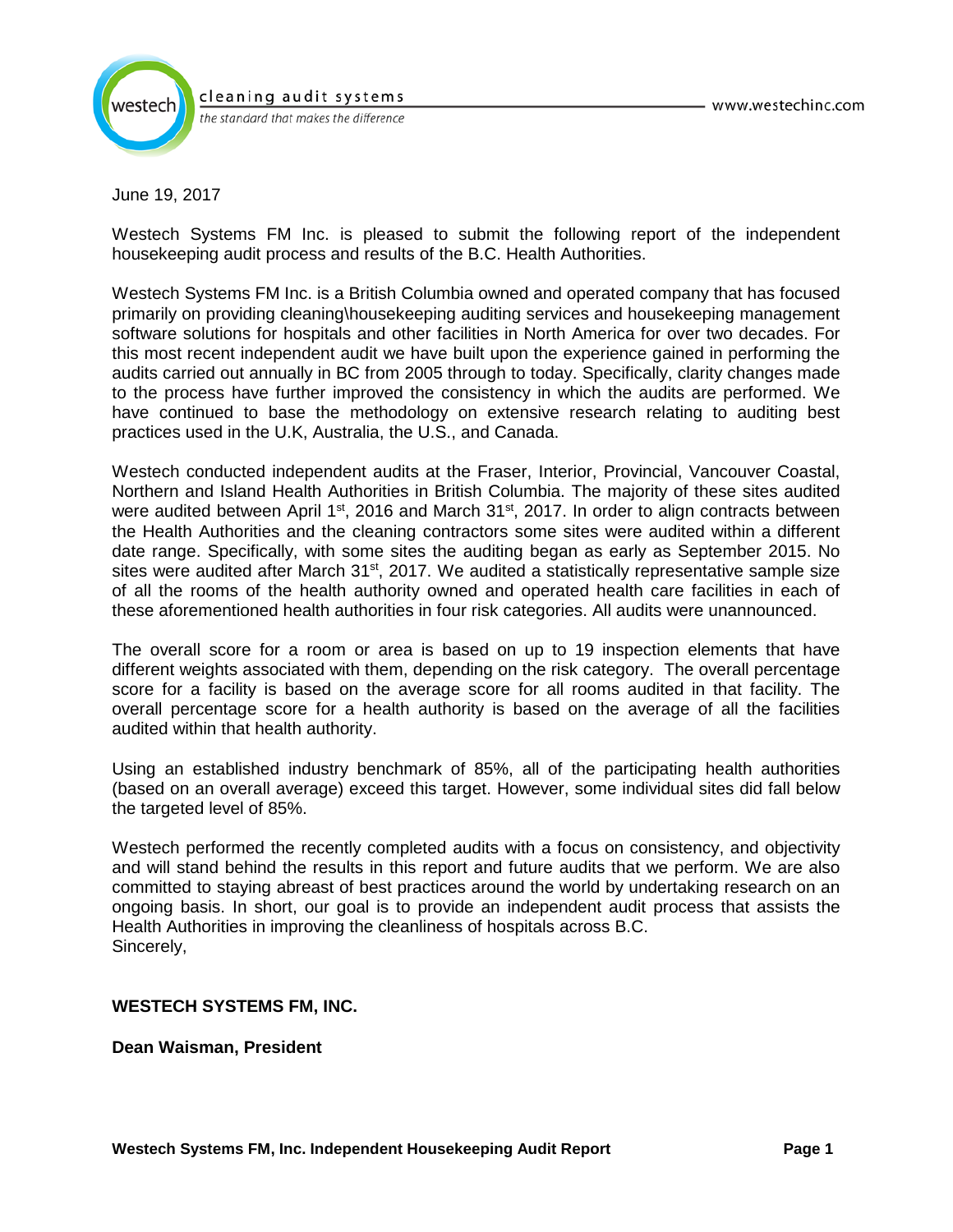## **Table of Contents**

| <b>B.C. HEALTHCARE FACILITY CLEANING AUDIT SYSTEM DEFINED 3</b>                               |  |
|-----------------------------------------------------------------------------------------------|--|
|                                                                                               |  |
|                                                                                               |  |
| B.C. Facility Cleaning Audit System Standards & Technology Progress from 2005 to the Present3 |  |
|                                                                                               |  |
|                                                                                               |  |
|                                                                                               |  |
|                                                                                               |  |
|                                                                                               |  |
|                                                                                               |  |
|                                                                                               |  |
|                                                                                               |  |
|                                                                                               |  |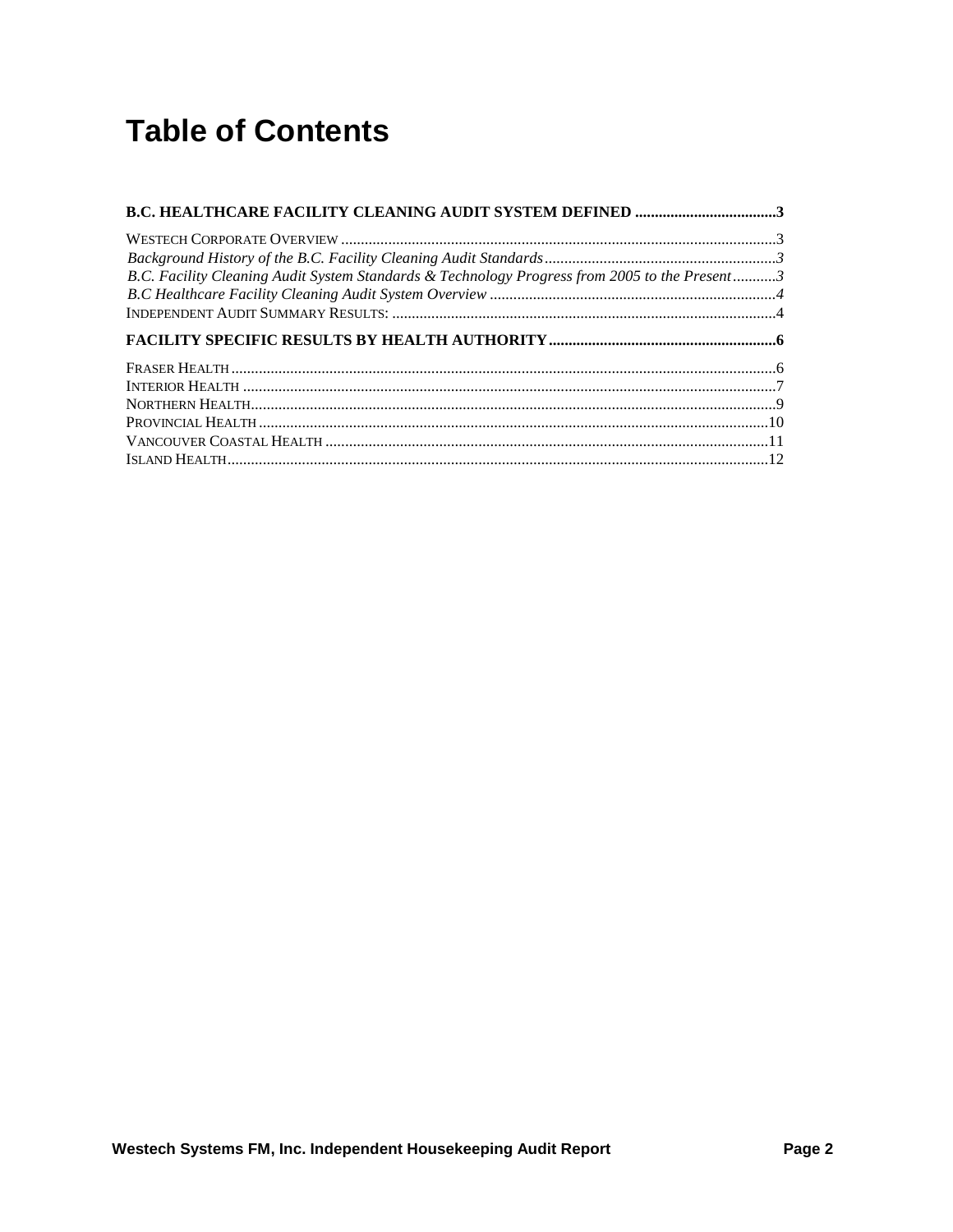### <span id="page-3-0"></span>B.C. Healthcare Facility Cleaning Audit System Defined

#### <span id="page-3-1"></span>Westech Corporate Overview

Westech Systems FM Inc. is a Canadian owned and operated company that has focused primarily on providing cleaning\housekeeping auditing services and housekeeping management software solutions for healthcare facilities in North America for over two decades.

As a firm that provides impartial, unannounced independent housekeeping audits, we are acutely aware of our independent position. As such, it is not our policy to contract housekeepers, or sell cleaning chemicals. Moreover, Westech has never been affiliated with any contract cleaning companies and/or janitorial cleaning product companies.

#### <span id="page-3-2"></span>Background History of the B.C. Facility Cleaning Audit Standards

In late 2004, a common system for measuring Health Care Facility cleanliness was sought on a Provincial scale – the first initiative of its kind in Canada – by B.C.'s Health Authorities. Acting as a collective, the Health Authorities issued a Request for a Proposal that was awarded to Westech Systems.

Utilizing 20 plus years of experience and research relating to best practices in the U.K., Australia, the U.S. and Canada, Westech helped achieve the following:

- 1. Developed a common set of cleaning standards.
- 2. Developed an audit system specific to the needs of the participating Health Authorities.
- 3. Performed independent audits of Health Care Facilities in British Columbia.
- 4. Provided standardized reporting processes for both the internal and independent quality audits;
- 5. Created an audit system for internal use at all the public Health Care Facilities. All of this was realized using current best practices based on extensive worldwide research and stateof-the-art computer technology.

#### <span id="page-3-3"></span>B.C. Facility Cleaning Audit System Standards & Technology Progress from 2005 to the Present

Following the first independent audit conducted in British Columbia by Westech in June 2005, Westech has worked closely with the BC Health Authorities and other Canadian Health Care Facilities to enhance the tools and process to ensure that they are consistent with industry best practices.

#### **Key Milestones of the Program from 2005 to the Present Include:**

- Westech has completed independent audits on an annual basis for up to 170 healthcare facilities at all BC Health Authorities every year from 2005 to 2017.
- Westech has done all the training of auditors in British Columbia (including those auditors who work for the Health Authorities) using the B.C. Facility Cleaning Audit Program as well as other sites across Canada to ensure audit result consistency.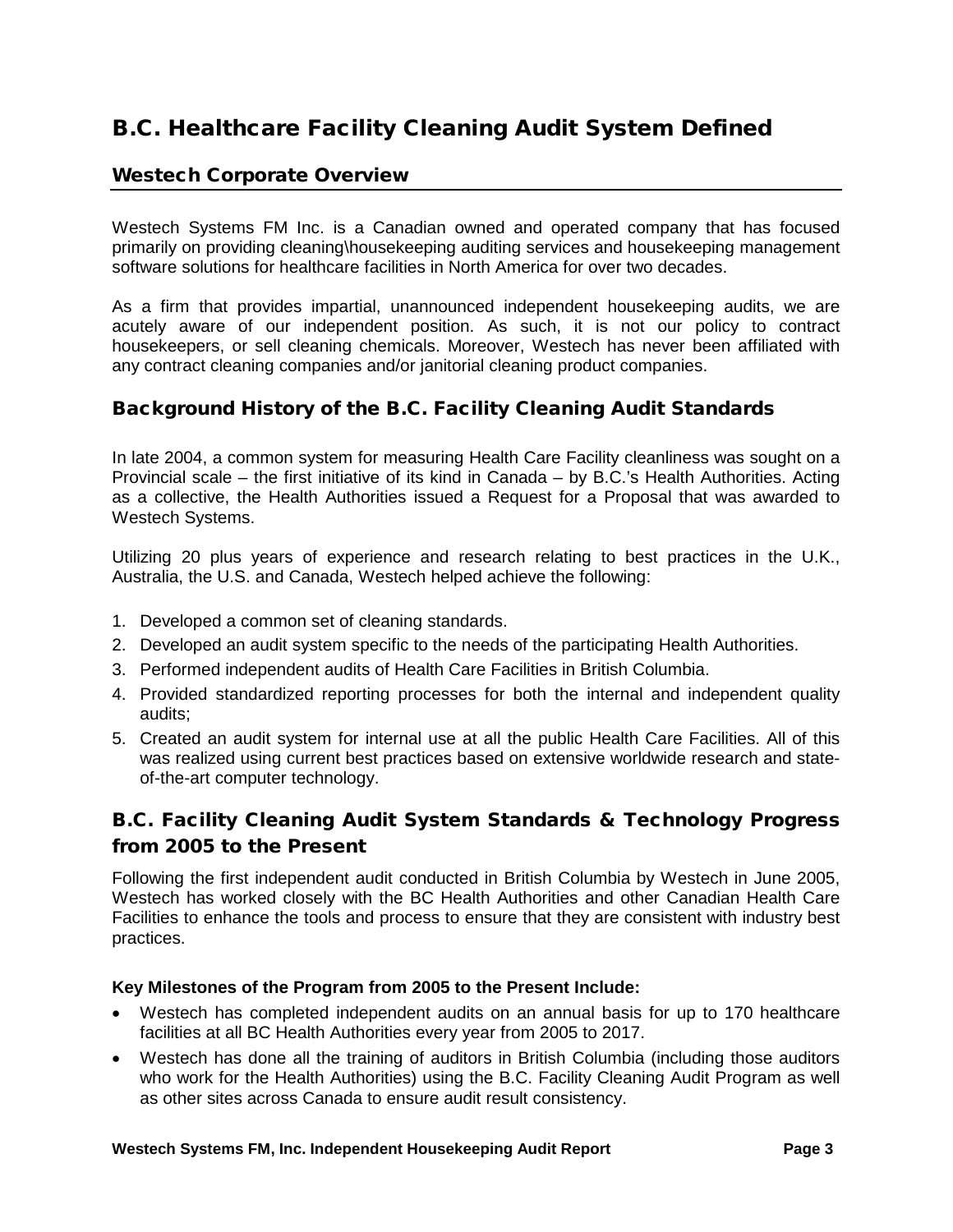• The average overall score for all the Health Authorities in British Columbia is over 90.03%. The acceptable benchmark score is 85%.

Westech has met with the B.C. Housekeeping Technical Team on a monthly basis since 2005 to ensure that the auditing standards are keeping up with industry best practice.

In summary, Westech is extremely proud to be providing such an important service and we are looking forward to continuing to play a significant role in the process of objectively improving the cleanliness of Health Care Facilities across Canada.

#### <span id="page-4-0"></span>B.C Healthcare Facility Cleaning Audit System Overview

Some of the key components of the Audit System are:

- **Version 8B of the Standards** detailing the acceptable cleaning outcomes of the different inspection elements (toilets, walls, floors, beds, patient equipment, showers, tubs, doors, etc.) within rooms that are cleaned. The auditing standards also provide detail as to what is included in the 19 inspection elements. The standards are compatible with the Ontario PIDAC guidelines for visual assessment audits.
- **A methodology on how to divide every area in a Health Care Facility into four different risk categories - Risk 1: Very High Risk (R1); Risk 2: High Risk (R2); Risk 3: Moderate Risk (R3); and Risk 4: Low Risk (R4).** Rooms categorized in a Very High Risk area such as an operating room have a lower tolerance for unclean inspection elements than rooms deemed Low Risk, such as a maintenance area.
- **A weighted scoring system** that puts more emphasis on inspection elements such as beds, toilets and other items that have a higher chance of hand contact points, thus increasing the risk of spreading infection. This concept of weighting is based on global best practice methods.
- **State-of-the-art software and technology** to make the auditing process as consistent and objective as possible by automating many of the functions. Major benefits include:
	- $\checkmark$  Less data input resulting in fewer human errors and significantly less time consumed.
	- $\checkmark$  Consistency amongst auditors as a direct result of standardized formulas built into the system.
- **Rigorous training programs and systems** to monitor the consistency of auditors.

#### <span id="page-4-1"></span>Independent Audit Summary Results:

Westech conducted independent audits at the Fraser, Interior, Provincial, Vancouver Coastal, Northern and Island Health Authorities in British Columbia. The majority of these sites audited were audited between April 1<sup>st</sup>, 2016 and March 31<sup>st</sup>, 2017. In order to align contracts between the Health Authorities and the cleaning contractors some sites were audited within a different date range. Specifically, with some sites the auditing began as early as September 2015. No sites were audited after March 31<sup>st</sup>, 2017. Some of the key details of this external audit are as follows: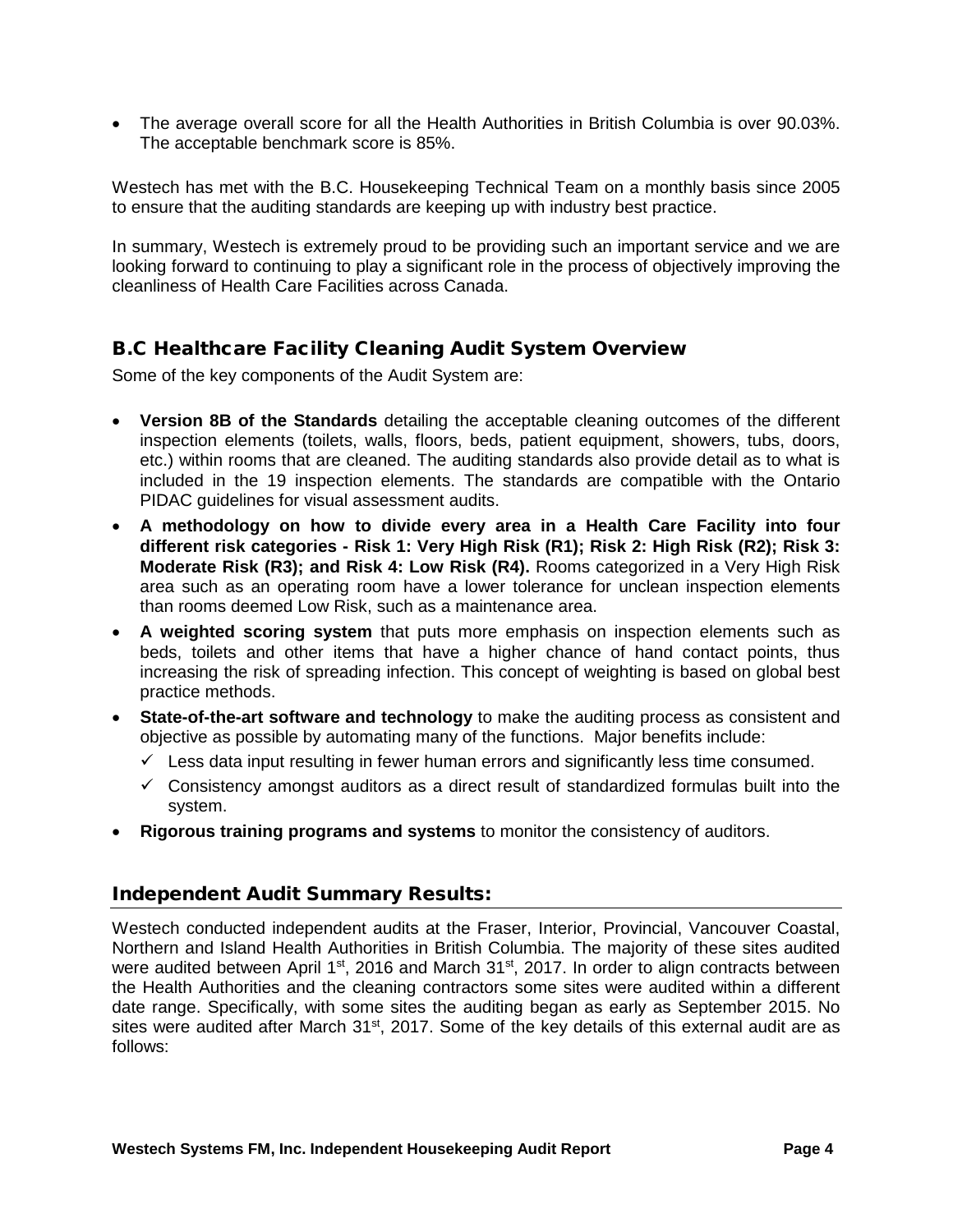- Audited a statistically valid representation of the Fraser, Interior, Provincial, Vancouver Coastal, Northern and Island Health Authorities in B.C. using the Provincial Audit Housekeeping System described above.
- Of the rooms audited, we examined a proportionally higher percentage of high risk rooms in the R1, R2 & R3 categories compared to R4 rooms. In addition we attempted in most cases to spread these audits throughout the entire facility in order to get a true reading of the cleanliness of the facility.
- The overall score for a room is based on a weighted score for up to 19 inspection elements that could be assessed.
- The overall percentage score for a health care facility is based on the average score of all the rooms audited in that facility.
- The overall percentage score for a Health Authority is based on the average of all the scores of all the facilities audited within the Health Authority.
- The percentage scores for the Health Authorities are to be interpreted with a percentage system that is based on best practice in the industry. This best practice benchmark is 85%. The following provides a definition on how to interpret the percentage scores:

| <b>Percentage Range</b> | <b>Action</b>             |
|-------------------------|---------------------------|
| 85% and above           | Industry benchmark target |
| 75% - 84.99%            | Improvement is needed     |
| 65% - 74.99%            | Improvement is necessary  |
| Below 65%               | Take immediate action     |

- It should be emphasized that the following overall scores for each Health Authority are based on an audit performed by Westech at a point in time and can easily vary over time. Moreover, the best measure of a health care facility's cleanliness is to monitor both the independent audit results and regular internal audit results over a period of at least one year to determine if any trends or patterns exist.
- Westech recommends that if a facility's overall score falls into the range where improvement is necessary, the Health Authority should address the issue immediately and perform a non-scheduled independent audit to ensure that the problem has been rectified.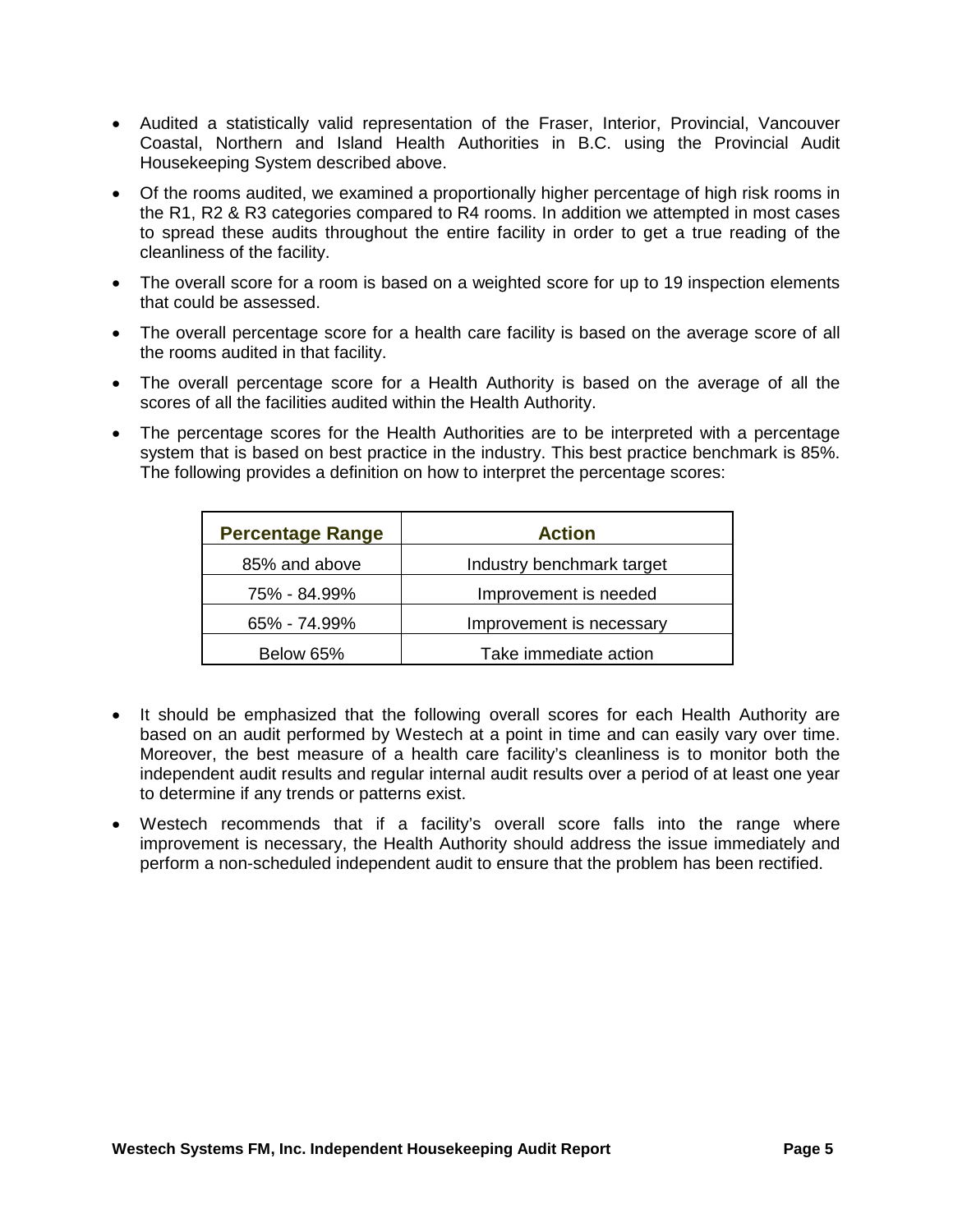**The summary results for participating B.C. Health Authority are as follows:**

| <b>Summary Results All Health Authorities</b>   |       |
|-------------------------------------------------|-------|
| Average Score Fraser Health                     | 89.59 |
| Average Score Interior Health                   | 87.99 |
| Average Score Northern Health                   | 90.05 |
| <b>Average Score Provincial Health Services</b> | 91.42 |
| Average Score Vancouver Coastal Health          | 90.23 |
| Average Score Island Health                     |       |
| <b>Average Score All Health Authorities</b>     | 90.09 |

The following pages outline the audit results, in alphabetical order, by participating B.C. Health Authority and community.

### <span id="page-6-0"></span>Facility Specific Results by Health Authority

<span id="page-6-1"></span>

| <b>City Name</b>     | <b>Official Health Care Facility Name</b> | <b>Number</b><br><b>Audits</b><br><b>Completed</b> | <b>Overall</b><br><b>Score</b> |
|----------------------|-------------------------------------------|----------------------------------------------------|--------------------------------|
| <b>Fraser Health</b> |                                           |                                                    |                                |
| Abbotsford           | Cottage Worthington                       | 138                                                | 89.57                          |
| Abbotsford           | Abbotsford Regional Hospital              | 96                                                 | 86.36                          |
| Abbotsford           | <b>Holmberg Hospice</b>                   | 36                                                 | 95.49                          |
| <b>Burnaby</b>       | <b>Fellburn Care Centre</b>               | 60                                                 | 91.40                          |
| <b>Burnaby</b>       | <b>Burnaby Hospital</b>                   | 102                                                | 86.88                          |
| Chilliwack           | <b>Chilliwack General Hospital</b>        | 120                                                | 87.43                          |
| Delta                | Delta Hospital                            | 126                                                | 89.04                          |
| Hope                 | Fraser Canyon Hospital                    | 228                                                | 91.77                          |
| Langley              | <b>Langley Memorial Hospital</b>          | 238                                                | 89.58                          |
| Langley              | Arbutus                                   | 48                                                 | 93.34                          |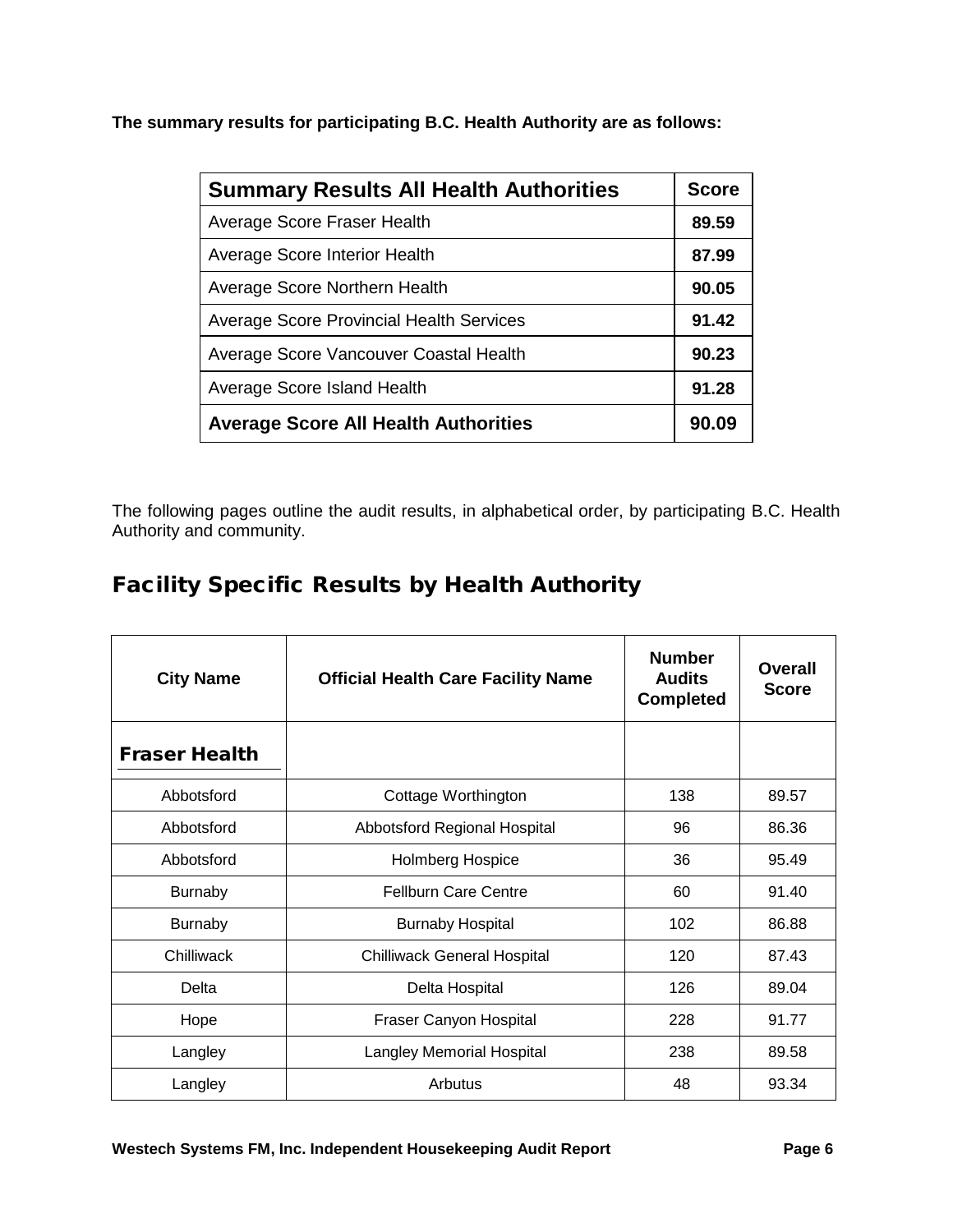| Maple Ridge     | Ridge Meadows Hospital           | 192  | 89.18 |
|-----------------|----------------------------------|------|-------|
| <b>Mission</b>  | <b>Mission Memorial Hospital</b> | 332  | 90.53 |
| New Westminster | Queens Park Care Centre          | 138  | 86.69 |
| New Westminster | Royal Columbian Hospital         | 145  | 84.23 |
| Port Moody      | Eagle Ridge Hospital             | 91   | 85.11 |
| Sardis          | Heritage Village                 | 138  | 93.46 |
| Surrey          | <b>Surrey Memorial Hospital</b>  | 278  | 86.19 |
| Surrey          | Care Life Fleetwood              | 96   | 91.55 |
| Surrey          | Yale Road Care Centre            | 70   | 91.86 |
| Surrey          | Czorny                           | 60   | 94.16 |
| White Rock      | Peace Arch Hospital              | 294  | 87.59 |
| Average/Totals  | - Fraser Health                  | 3026 | 89.59 |

<span id="page-7-0"></span>

| <b>City Name</b>       | <b>Official Health Care Facility Name</b>  | <b>Number</b><br><b>Audits</b><br><b>Completed</b> | Overall<br><b>Score</b> |
|------------------------|--------------------------------------------|----------------------------------------------------|-------------------------|
| <b>Interior Health</b> |                                            |                                                    |                         |
| 100 Mile House         | 100 Mile District General Hospital         | 38                                                 | 88.17                   |
| Armstrong              | <b>Pleasant Valley Health Centre</b>       | 27                                                 | 85.73                   |
| Ashcroft               | Ashcroft Hospital and Health Centre        | 19                                                 | 91.63                   |
| Castlegar              | Talarico Place and Castlegar Health Centre | 30                                                 | 90.79                   |
| Clearwater             | Dr. Helmcken Memorial Hospital             | 18                                                 | 86.22                   |
| Cranbrook              | Dr. F.W. Green Memorial Home               | 19                                                 | 89.30                   |
| Cranbrook              | East Kootenay Regional Hospital            | 54                                                 | 83.11                   |
| Creston                | <b>Creston Valley Hospital</b>             | 22                                                 | 91.02                   |
| Fernie                 | <b>Elk Valley Hospital</b>                 | 21                                                 | 91.10                   |
| Golden                 | Golden and District General Hospital       | 24                                                 | 87.83                   |
| <b>Grand Forks</b>     | <b>Boundary Hospital</b>                   | 25                                                 | 87.58                   |
| Invermere              | <b>Invermere District Hospital</b>         | 23                                                 | 86.09                   |
| Kamloops               | Ponderosa Lodge                            | 37                                                 | 87.08                   |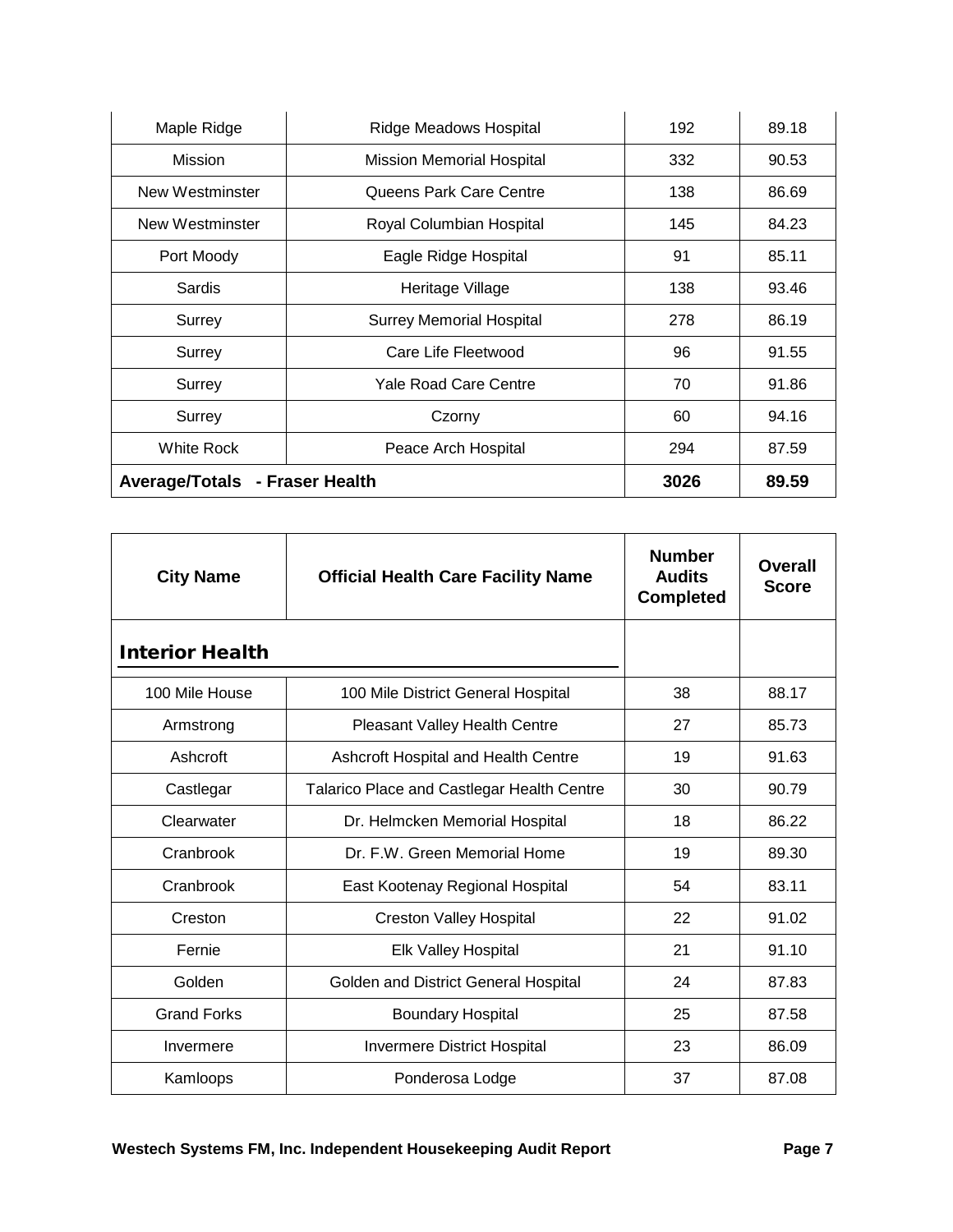| Kamloops                                | <b>Hillside Centre</b>                      | 34   | 81.76 |
|-----------------------------------------|---------------------------------------------|------|-------|
| Kamloops                                | Royal Inland Hospital                       | 99   | 86.14 |
| Kelowna                                 | <b>Brookhaven Extended</b>                  | 23   | 89.09 |
| Kelowna                                 | <b>Three Links Health Centre</b>            | 19   | 87.63 |
| Kelowna                                 | Kelowna General Hospital                    | 196  | 88.76 |
| Keremeos                                | South Similkameem Health Centre             | 19   | 87.65 |
| Lillooet                                | Lillooet Hospital and Health Centre         | 25   | 92.71 |
| Lytton                                  | Lytton Health Centre                        | 11   | 85.60 |
| Merritt                                 | Nicola Valley Health Centre                 | 22   | 81.60 |
| Merritt                                 | Coquihalla Gillis House                     | 22   | 91.77 |
| Nakusp                                  | <b>Arrow Lakes Hospital</b>                 | 18   | 90.78 |
| Nelson                                  | Nelson Jubilee Manor                        | 21   | 83.64 |
| Nelson                                  | Kootenay Lake Hospital                      | 40   | 80.53 |
| New Denver                              | Slocan Community Health Centre              | 20   | 92.63 |
| Oliver                                  | Sunnybank Centre                            | 18   | 95.54 |
| Oliver                                  | South Okanagan General Hospital             | 24   | 86.99 |
| Penticton                               | <b>Trinity Care Centre</b>                  | 21   | 88.49 |
| Penticton                               | Penticton Regional Hospital                 | 72   | 87.10 |
| Princeton                               | <b>Princeton HealthCentre</b>               | 18   | 92.98 |
| Revelstoke                              | Queen Victorial Hospital                    | 31   | 88.80 |
| Salmon Arm                              | Shuswap Lake General Hospital               | 35   | 87.07 |
| Trail                                   | Columbia View Lodge                         | 23   | 87.03 |
| Trail                                   | Kootenay Boundary Regional Hospital         | 59   | 87.25 |
| Vernon                                  | Gateby IC Facility                          | 23   | 90.00 |
| Vernon                                  | Vernon Jubilee Hospital                     | 126  | 88.74 |
| Williams Lake                           | Cariboo Memorial Hospital and Health Centre | 43   | 85.52 |
| <b>Average/Totals - Interior Health</b> |                                             | 1419 | 87.99 |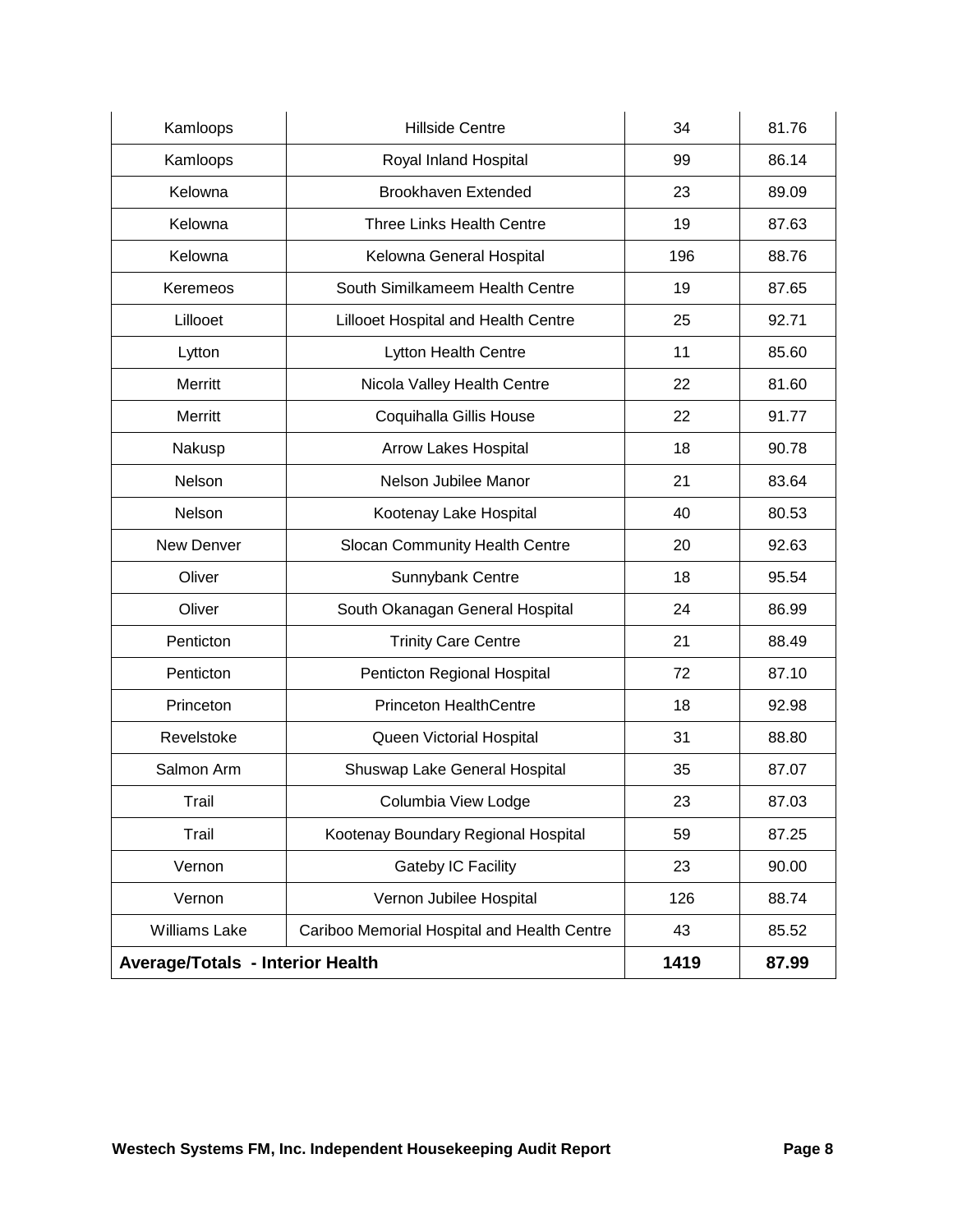<span id="page-9-0"></span>

| <b>City Name</b>       | <b>Official Health Care Facility Name</b>          | <b>Number</b><br><b>Audits</b><br><b>Completed</b> | <b>Overall</b><br><b>Score</b> |
|------------------------|----------------------------------------------------|----------------------------------------------------|--------------------------------|
| <b>Northern Health</b> |                                                    |                                                    |                                |
| <b>Burns Lake</b>      | <b>Lakes District Hospital</b>                     | 27                                                 | 96.69                          |
| <b>Burns Lake</b>      | The Pines                                          | 16                                                 | 93.16                          |
| Chetwynd               | <b>Chetwynd General Hospital</b>                   | 18                                                 | 87.11                          |
| Dawson Creek           | Dawson Creek and District Hospital                 | 42                                                 | 84.65                          |
| Dawson Creek           | <b>Rotary Manor</b>                                | 21                                                 | 91.19                          |
| Dease Lake             | <b>Stikine Health Centre</b>                       | 17                                                 | 91.71                          |
| <b>Fort Nelson</b>     | Fort Nelson Hospital                               | 21                                                 | 94.16                          |
| Fort St James          | <b>Stuart Lake Hospital</b>                        | 17                                                 | 85.67                          |
| Fort St John           | Fort St John Hospital                              | 52                                                 | 90.34                          |
| Fort St John           | Fort St John Peace Villa                           | 21                                                 | 90.13                          |
| <b>Fraser Lake</b>     | Fraser Lake Diagnostic and Treatment Centre        | 18                                                 | 93.64                          |
| Hazelton               | Wrinch Memorial Hospital                           | 17                                                 | 88.39                          |
| Houston                | <b>Houston Health Centre</b>                       | 17                                                 | 84.79                          |
| Hudson Hope            | Hudson Hope Health Centre                          | 18                                                 | 92.60                          |
| Kitimat                | Kitimat Hospital Health Centre                     | 38                                                 | 89.28                          |
| Masset                 | Northern Haida Gwaii Hospital and Health<br>Centre | 20                                                 | 85.68                          |
| <b>McBride</b>         | McBride & District Hospital                        | 21                                                 | 90.46                          |
| MacKenzie              | MacKenzie & District Hospital                      | 18                                                 | 90.81                          |
| Prince George          | <b>BC Cancer Centre</b>                            | 27                                                 | 92.92                          |
| Prince George          | University Hospital of Northern BC                 | 132                                                | 87.73                          |
| Prince George          | <b>Gateway Complex Care</b>                        | 43                                                 | 92.02                          |
| <b>Prince George</b>   | Parkside Care Facility                             | 20                                                 | 93.24                          |
| Prince George          | Rainbow Lodge                                      | 17                                                 | 92.77                          |
| Prince Rupert          | Prince Rupert Regional Hospital                    | 37                                                 | 88.15                          |
| Prince Rupert          | Prince Rupert LTC: Acropolis Manor                 | 18                                                 | 86.30                          |
| Queen Charlotte City   | Queen Charlotte Islands General Hospital           | 18                                                 | 89.60                          |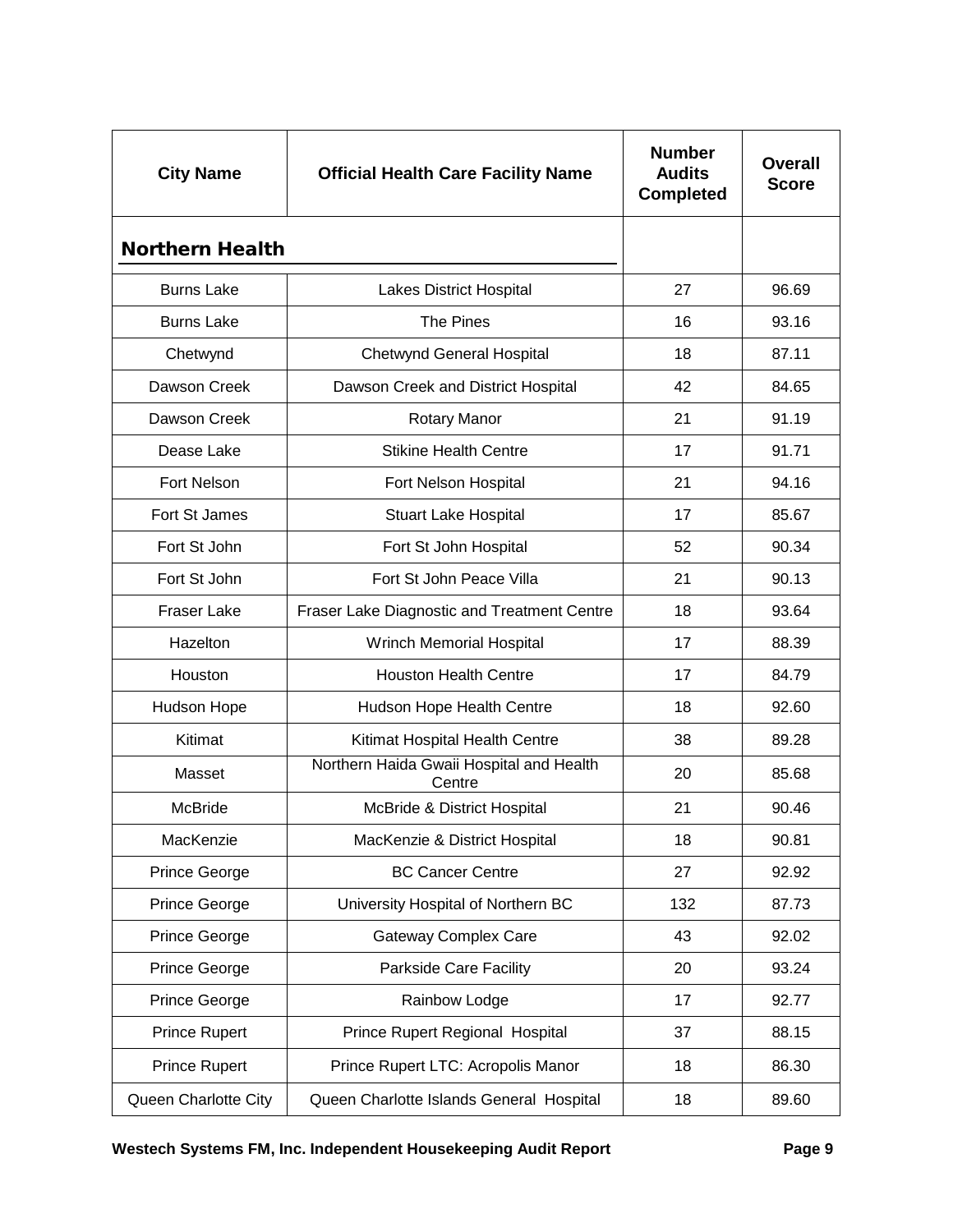| Quesnel                     | <b>GR Baker Memorial Hospital</b>                | 44   | 85.34 |
|-----------------------------|--------------------------------------------------|------|-------|
| Quesnel                     | Dunrovin Park Lodge                              | 26   | 90.11 |
| <b>Smithers</b>             | <b>Bulkley Valley District Hospital</b>          | 22   | 88.10 |
| <b>Smithers</b>             | <b>Bulkley Lodge</b>                             | 20   | 88.48 |
| <b>Stewart</b>              | <b>Stewart Health Centre</b>                     | 18   | 91.32 |
| Terrace                     | <b>Mills Memorial Hospital</b>                   | 42   | 91.12 |
| Terrace                     | <b>Terraceview Lodge</b>                         | 28   | 91.32 |
| <b>Tumbler Ridge</b>        | Tumbler Ridge Diagnostic and Treatment<br>Centre | 17   | 89.20 |
| Valemount                   | <b>Valemount Health Centre</b>                   | 18   | 89.83 |
| Vanderhoof                  | St John Hospital                                 | 24   | 92.91 |
| Vanderhoof                  | Stuart Nechako Manor                             | 17   | 90.95 |
| <b>Average/Totals - NHA</b> |                                                  | 1007 | 90.05 |

<span id="page-10-0"></span>

| <b>City Name</b>                           | <b>Official Health Care Facility Name</b>   | <b>Number</b><br><b>Audits</b><br><b>Completed</b> | Overall<br><b>Score</b> |
|--------------------------------------------|---------------------------------------------|----------------------------------------------------|-------------------------|
| <b>Provincial Health</b>                   |                                             |                                                    |                         |
| Burnaby                                    | <b>Burnaby Mental Health and Addictions</b> | 132                                                | 90.50                   |
| Vancouver                                  | Children's & Women's Health Centre of BC    | 671                                                | 90.67                   |
| Vancouver                                  | Sunny Hill Health Centre for Children       | 144                                                | 93.42                   |
| Vancouver                                  | <b>BC Cancer Agency Vancouver Centre</b>    | 324                                                | 91.95                   |
| Vancouver                                  | <b>BC Cancer Research Centre</b>            | 348                                                | 90.56                   |
| <b>Average/ Totals - Provincial Health</b> |                                             | 1487                                               | 91.42                   |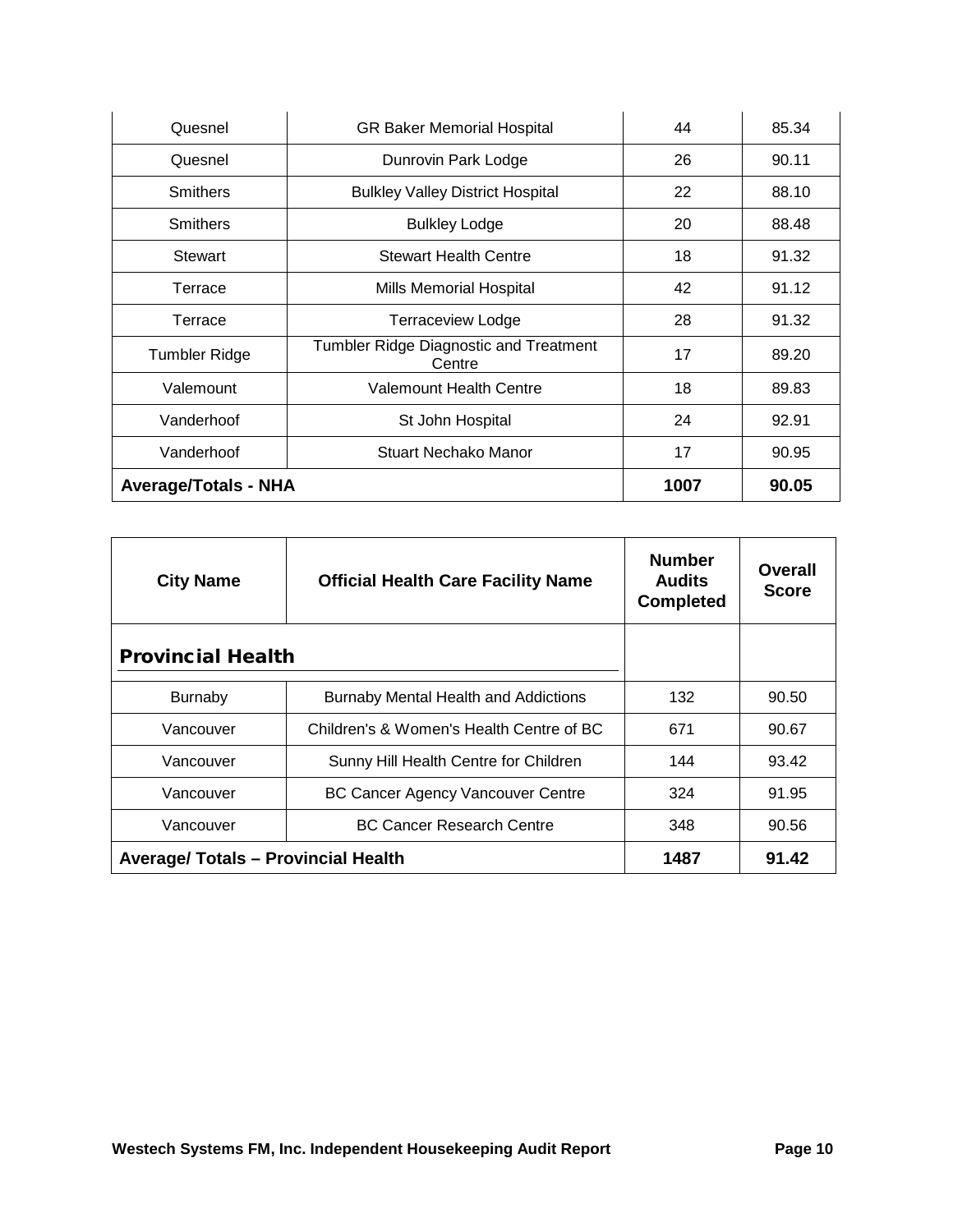<span id="page-11-0"></span>

| <b>City Name</b>                | <b>Official Health Care Facility Name</b> | <b>Number</b><br><b>Audits</b><br><b>Completed</b> | <b>Overall</b><br><b>Score</b> |
|---------------------------------|-------------------------------------------|----------------------------------------------------|--------------------------------|
| <b>Vancouver Coastal Health</b> |                                           |                                                    |                                |
| North Vancouver                 | Lions Gate Hospital                       | 136                                                | 88.76                          |
| North Vancouver                 | Cedarview Lodge\Gardens                   | 40                                                 | 91.51                          |
| North Vancouver                 | Kiwanis Care Centre                       | 40                                                 | 91.45                          |
| North Vancouver                 | <b>Margaret Fulton Centre</b>             | 40                                                 | 92.50                          |
| North Vancouver                 | North Shore Hospice                       | 40                                                 | 92.88                          |
| Pemberton                       | <b>Pemberton Health Centre</b>            | 40                                                 | 89.29                          |
| <b>Powell River</b>             | <b>Powell River General Hospital</b>      | 44                                                 | 90.55                          |
| <b>Powell River</b>             | Evergreen Extended Care Unit              | 40                                                 | 88.79                          |
| <b>Powell River</b>             | Willingdon Creek Village                  | 40                                                 | 95.92                          |
| Richmond                        | <b>Richmond Hospital</b>                  | 88                                                 | 86.53                          |
| Richmond                        | Minoru Residence                          | 40                                                 | 89.80                          |
| Richmond                        | Richmond Lions Manor Bridgeport           | 40                                                 | 90.09                          |
| Richmond                        | <b>Bowling Green</b>                      | 40                                                 | 85.19                          |
| Richmond                        | <b>Bridgehouse</b>                        | 40                                                 | 93.38                          |
| Gibsons                         | <b>Sumac Place</b>                        | 40                                                 | 90.47                          |
| Sechelt                         | Sechelt Hospital                          | 40                                                 | 91.02                          |
| Sechelt                         | Totem Lodge                               | 40                                                 | 88.59                          |
| Sechelt                         | Shorncliffe                               | 40                                                 | 88.19                          |
| Squamish                        | <b>Squamish General Hospital</b>          | 40                                                 | 91.52                          |
| Squamish                        | <b>Hilltop House</b>                      | 40                                                 | 91.92                          |
| Vancouver                       | Youville Residence                        | 40                                                 | 88.86                          |
| Vancouver                       | Vancouver General Hospital                | 394                                                | 88.19                          |
| Vancouver                       | George Pearson Centre                     | 40                                                 | 91.71                          |
| Vancouver                       | <b>GF Strong Centre</b>                   | 44                                                 | 87.62                          |
| Vancouver                       | <b>UBC Hospital</b>                       | 163                                                | 89.39                          |
| Vancouver                       | Dogwood Lodge                             | 40                                                 | 89.30                          |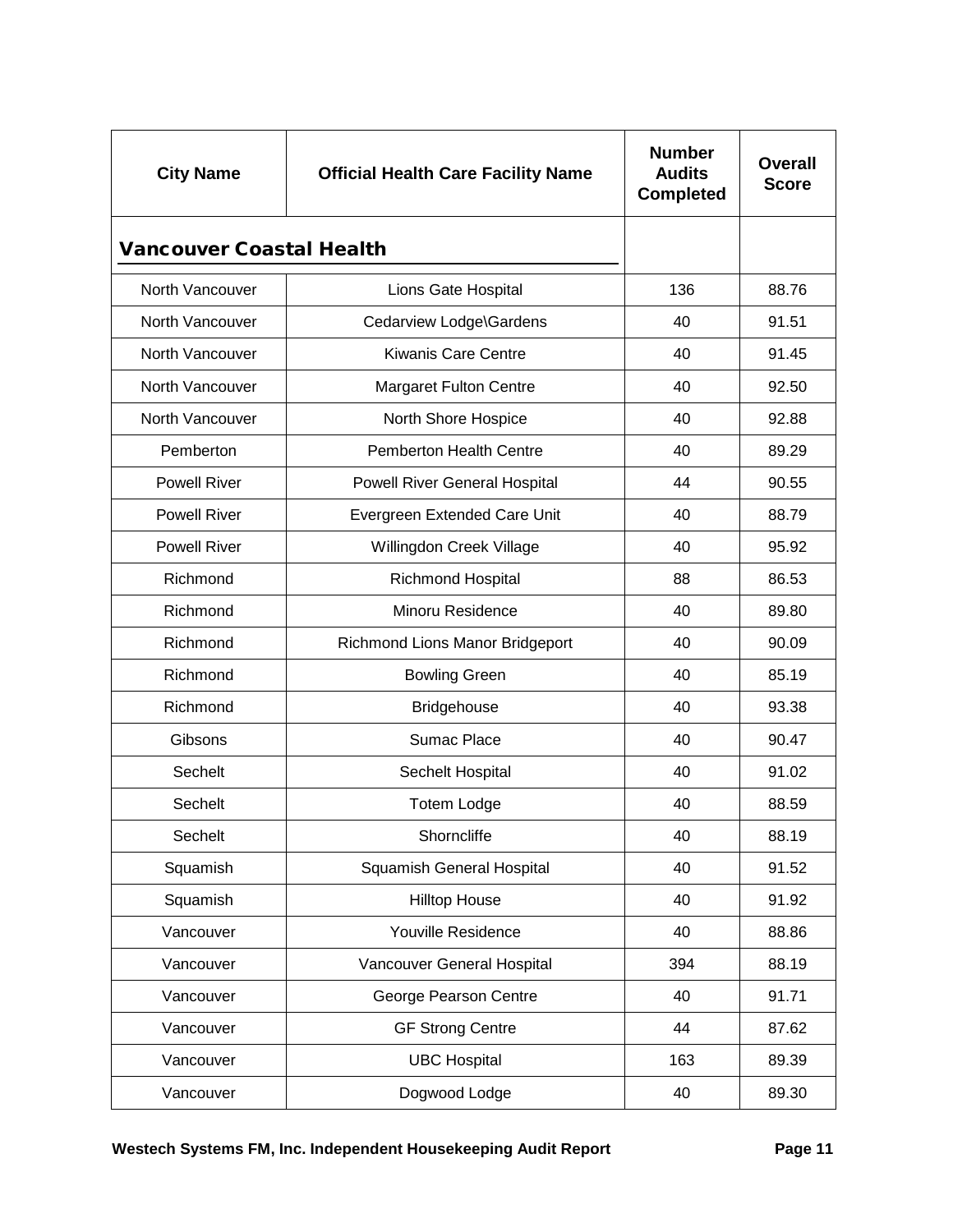| Vancouver                                 | St Paul's Hospital                 | 263  | 87.70 |
|-------------------------------------------|------------------------------------|------|-------|
| Vancouver                                 | <b>Holy Family Hospital</b>        | 40   | 89.01 |
| Vancouver                                 | Mount Saint Josephs Hospital       | 96   | 90.77 |
| Vancouver                                 | <b>Brock Fahrni Pavilion</b>       | 40   | 89.89 |
| Vancouver                                 | Honoria Conway                     | 48   | 91.22 |
| Vancouver                                 | Langara Site                       | 40   | 88.30 |
| Vancouver                                 | <b>Diamond Centre</b>              | 108  | 91.45 |
| Vancouver                                 | St John's Hospice                  | 40   | 92.24 |
| West Vancouver                            | West Community Health Centre       | 40   | 95.51 |
| Whistler                                  | <b>Whistler Health Care Centre</b> | 40   | 88.88 |
| <b>Average/Totals - Vancouver Coastal</b> |                                    | 2424 | 90.23 |

<span id="page-12-0"></span>

| <b>City Name</b>      | <b>Official Health Care Facility Name</b>  | <b>Number</b><br><b>Audits</b><br><b>Completed</b> | Overall<br><b>Score</b> |
|-----------------------|--------------------------------------------|----------------------------------------------------|-------------------------|
| <b>Island Health</b>  |                                            |                                                    |                         |
| Alert Bay             | <b>Cormorant Island Health Centre</b>      | 15                                                 | 92.83                   |
| <b>Campbell River</b> | Campbell River & District General Hospital | 220                                                | 86.25                   |
| <b>Campbell River</b> | Yucalta Lodge                              | 80                                                 | 91.21                   |
| Chemainus             | <b>Chemainus Health Care Centre</b>        | 84                                                 | 91.06                   |
| Cumberland            | <b>Cumberland Health Centre</b>            | 60                                                 | 91.11                   |
| Duncan                | Cowichan Lodge                             | 80                                                 | 87.35                   |
| Duncan                | <b>Cowichan District Hospital</b>          | 40                                                 | 91.26                   |
| Duncan                | Cairnsmore Place                           | 20                                                 | 94.05                   |
| Ladysmith             | Ladysmith & District General Hospital      | 48                                                 | 95.32                   |
| Nanaimo               | Nanaimo Regional General Hospital          | 90                                                 | 89.01                   |
| Nanaimo               | Dufferin Place                             | 20                                                 | 90.40                   |
| Parksville            | Trillium Lodge                             | 96                                                 | 92.82                   |
| Parksville            | Oceanside                                  | 112                                                | 93.16                   |
| Port Alberni          | <b>West Coast General Hospital</b>         | 220                                                | 90.10                   |